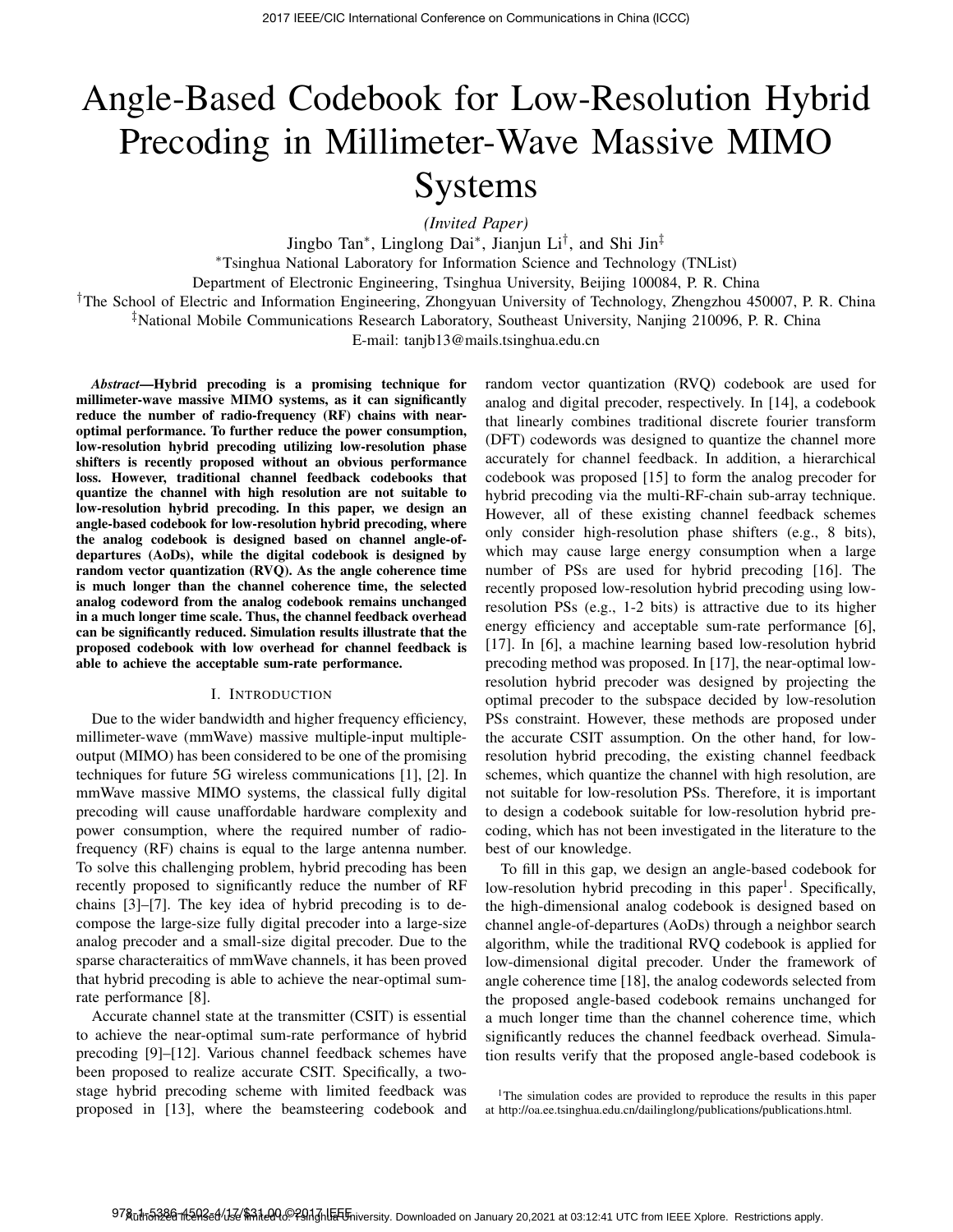able to achieve the acceptable sum-rate performance with low overhead for channel feedback.

*Notation:* Lower-case and upper-case boldface letters denote vectors and matrices, respectively;  $(\cdot)^T$ ,  $(\cdot)^H$ , and  $\|\cdot\|_F$  denote<br>the transpose, conjugate transpose, and Frobenius porm of a the transpose, conjugate transpose, and Frobenius norm of a matrix, respectively;  $|\cdot|$  denotes the absolute operator;  $\mathbb{E}(\cdot)$ denotes the expectation;  $I_N$  is the  $N \times N$  identity matrix;  $\binom{n}{k}$ is the number of  $k$ -combinations of a set of size  $n$ .

## II. SYSTEM MODEL

In this section, the mmWave channel model is briefly described at first. Then, we introduce the low-resolution hybrid precoding, and the array gain performance of this architecture will be analyzed in the end.

# *A. Channel Model*

In this paper, we consider a typical mmWave massive MIMO system with hybrid precoding. The base station (BS) employs the widely used uniform linear array (ULA) of M antennas and  $M_{\rm RF}$  RF chains, where  $M_{\rm RF} \ll M$  for hybrid precoding. The  $N \times 1$  received signal vector **y** at the user with N antennas can be represented as

$$
\mathbf{y} = \mathbf{H}\mathbf{F}_{\text{RF}}\mathbf{F}_{\text{BB}}\mathbf{s} + \mathbf{n},\tag{1}
$$

where  $\mathbf{H} = [\mathbf{h}_1, \mathbf{h}_2, \cdots, \mathbf{h}_N]^T$  of size  $N \times M$  is the channel matrix in which  $h_n$  denote the  $M \times 1$  channel vector between the M-antenna BS and the *n*-th antenna of the user,  $\mathbf{F}_{RF}$  of size  $M \times M_{\text{RF}}$  is the analog precoder realized by P-bit PSs whose elements belong to  $\frac{1}{\sqrt{M}}\{1, e^{j\frac{1}{2^{P-1}}\pi}, \cdots, e^{j\frac{2^{P-1}}{2^{P-1}}\pi}\}$  $\mathbf{F}_{\text{BB}}$  of size  $M_{\text{RF}} \times N$  is the baseband digital precoder with the total transmit power constraint  $\|\mathbf{F}_{\text{RF}}\mathbf{F}_{\text{BB}}\|_{F}^{2} = \rho$ , s is the  $N \times 1$  transmitted signal vector satisfying  $\mathbb{E}(\mathbf{ss}^H) = \mathbf{I}_N$ . Finally, the additive white Gaussian noise (AWGN) vector  $\mathbf{n} \sim \mathcal{CN}(0, \sigma^2 \mathbf{I}_N)$ , where  $\sigma^2$  presents the noise power.

For the channel matrix **H**, we adopt the classical raybased channel model [1]–[4] to capture the characteristics of mmWave massive MIMO channels as

$$
\mathbf{H} = \sqrt{\frac{MN}{L}} \sum_{l=1}^{L} g_l \mathbf{a}(\phi_l, N) \mathbf{a}(\theta_l, M)^H, \tag{2}
$$

where L denotes the number of resolvable paths,  $g_l$  is the complex gain of the *l*-th path following the distribution  $CN(0, 1)$ ,  $\phi_l$  and  $\theta_l$  denotes the angle of arrival (AOA) and angle of departure (AOD) of the *l*-th path with  $\phi_l, \theta_l \in (-\frac{\pi}{2}, \frac{\pi}{2})$ , and  $\phi_l(\phi, M)$  is the steering vector of size  $M \times 1$  with the following  $\mathbf{a}(\phi, M)$  is the steering vector of size  $M \times 1$  with the following form,

$$
\mathbf{a}(\phi, M) = \frac{1}{\sqrt{M}} \left[ 1, e^{j2\pi \frac{d}{\lambda} \sin \phi}, \cdots, e^{j2\pi \frac{d}{\lambda} (M-1) \sin \phi} \right], \quad (3)
$$

where  $\lambda$  is the signal wavelength, and d is the antenna spacing, which is usually set as  $d = \lambda/2$  at mmWave frequencies.

To realize CSIT acquisition at the BS, the analog precoder  $\mathbf{F}_{\text{RF}}$  and the digital precoder  $\mathbf{F}_{\text{BB}}$  are usually obtained through codebook-based channel feedback. Specifically, the user selects  $\mathbf{F}_{\text{RF}}$  and  $\mathbf{F}_{\text{BB}}$  in the analog codebook  $\mathbf{C}_{\mathbf{F}_{\text{RF}}}$  and digital codebook  $C_{F_{BB}}$ , and then feeds back their indexes to BS. For the analog codebook of size  $2^{N_A}$  and the digital



Fig. 1. Hybrid precoding for massive MIMO, where the PSs can be realized by: (a) high-resolution PSs [3]; (b) low-resolution PSs (e.g., 1-bit PSs realized by inverters and swiches [6]).

codebook of size  $2^{N_D}$ , the feedback overhead is  $N_A$  and  $N_D$ bits, respectively.

# *B. Low-resolution hybrid precoding*

For existing hybrid precoding as shown in Fig. 1, each nonzero element of the analog precoder  $\mathbf{F}_{\text{RF}}$  is realized by a PS. High-resolution PSs (e.g., 7-8 bits) as shown in Fig. 1 (a) are usually used to guarantee the sum-rate performance [4]. However, the power consumption of high-resolution PSs is considerable (e.g., 40 mW for a 4-bit PS [16]). To relieve the power consumption problem, replacing high-resolution PSs (7- 8 bits) with low-resolution PSs (1-2 bits) is considered to be a reasonable solution without an obvious performance loss [6]. The low-resolution PSs can be realized by switches (as shown in Fig. 1 (b), where the power consumption of one switch is only 5 mW [16]) or other power-efficient components.

For better explanation about the performance of lowresolution hybrid precoding, we analyze the array gain of lowresolution PSs as shown in Lemma 1.

**Lemma 1.** Without loss of generality, we assume that  $L = 1$ *and*  $N = 1$ *. When*  $M \rightarrow \infty$ *, the ratio*  $\gamma$  *between the array gain achieved by 1-bit PSs and that by infinite-resolution PSs hybrid precoding can be presented as*

$$
\lim_{M \to \infty} \gamma = \frac{4}{\pi^2}.
$$
\n(4)

*Proof:* For the infinite-resolution PSs, the entries in the analog precoder  $\mathbf{F}_{\text{RF}}$  can be adjusted sufficiently close to **H**. Hence, the array gain achieved by infinite-resolution PSs is  $|g_1|^2$ . On the contrary, the array gain achieved by 1-bit PSs can be described as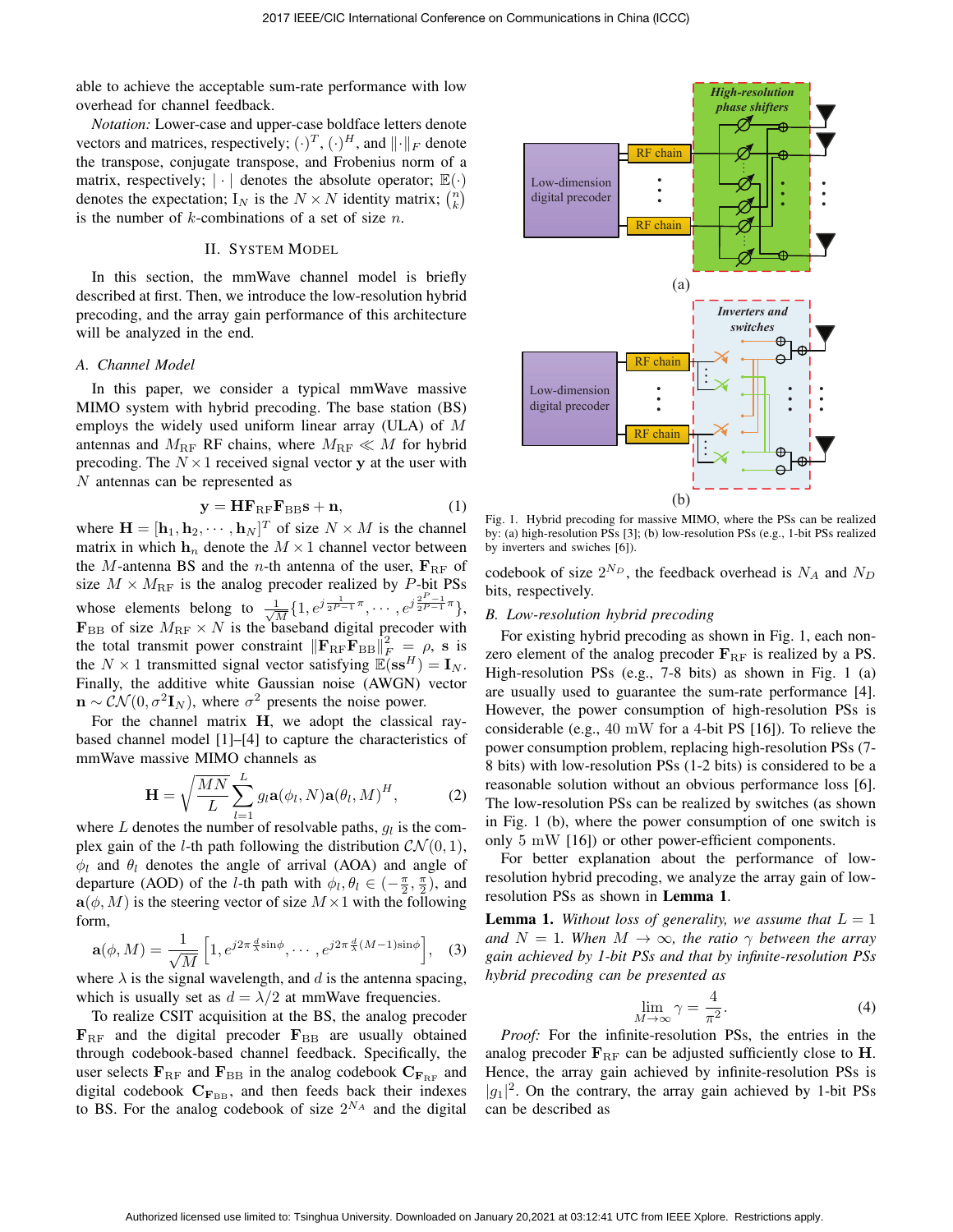$$
|\mathbf{H}\mathbf{F}_{\text{RF}}|^2 = M|g_1|^2 |\mathbf{a}(\theta_1, M)^H \mathbf{F}_{\text{RF}}|^2 = \frac{1}{M} |g_1|^2 \left| \sum_{m=1}^M e^{j\beta_m} \right|^2
$$

$$
= \frac{1}{M} |g_1|^2 \left| \left( \left| \sum_{m=1}^M \cos(\beta_m) \right|^2 + \left| \sum_{m=1}^M \sin(\beta_m) \right|^2 \right), \qquad (5)
$$

where elements in  $\mathbf{F}_{\text{RF}}$  belong to  $\frac{1}{\sqrt{M}}\{-1,+1\}$  due to the constraint of 1 bit PSs, and  $\beta$  denotes the phase quantization constraint of 1-bit PSs, and  $\beta_m$  denotes the phase quantization error which can be assumed to follow the uniform distribution  $U(-\pi/2, \pi/2)$  for  $1 \le m \le M$ . Thus, we have

$$
\lim_{N \to \infty} \gamma = \frac{1}{M} \left( \left| \sum_{m=1}^{M} \cos(\beta_m) \right|^2 + \left| \sum_{m=1}^{M} \sin(\beta_m) \right|^2 \right),
$$
  
=  $\mathbb{E}[\cos(\beta_m)] + \mathbb{E}[\sin(\beta_m)] = \frac{4}{\pi^2}.$  (6)

The proof has been completed.

Lemma 1 indicates that the performance loss caused by low-resolution PSs with low power consumption is acceptable. Thus, low-resolution PSs provide a better tradeoff between the system performance and the power consumption for hybrid precoding. However, low-resolution PSs have not been considered by existing codebooks such as the classical Grassiminien codebook [10] and the recently proposed beamsteering codebook [13]. Next, we will design an angle-based codebook for low-resolution hybrid precoding to fill in this gap.

## III. PROPOSED ANGLE-BASED CODEBOOK

In this section, we firstly propose an angle-based codebook including the analog codebook and the digital codebook for low-resolution hybrid precoding. The analog codebook is composed of codewords that have array gain aligned with different AoDs. Because of the channel characteristic that path angles vary much slower than path gains, the channel feedback overhead of the proposed angle-based codebook can be significantly reduced, which will be verified by the corresponding analysis of channel feedback overhead.

#### *A. Angle-Based Codebook*

As mentioned in Section II, the channel vector  $\mathbf{h}_n$  between the  $M$ -antenna BS and the  $n$ -th antenna of the user is composed of  $L$  paths, i.e.,  $\mathbf{h}_n$  is formed by  $L$  steering vectors' linear combination. Generally,  $L$  is much smaller than the number of BS antennas M (e.g.,  $L = 3$  [8]) because of the limited scattering around the BS. Therefore, the analog codebook can be designed based on the array gain of the steering vector  $\mathbf{a}(\theta_l, M)$ .

Without loss of generality, we omit the subscript  $l$  and consider a steering vector  $a(\theta, M)$  with AOD  $\theta$ . Then, the array gain of  $a(\theta, M)$  can be calculated by

$$
\boldsymbol{\eta} = \mathbf{G}^H \mathbf{a}(\theta, M),\tag{7}
$$

where  $\mathbf{G} = [\mathbf{a}(\alpha_1, M), \mathbf{a}(\alpha_2, M), \cdots, \mathbf{a}(\alpha_T, M)]$  with  $\alpha_t =$ <br> $-\frac{\pi}{2} + t \frac{\pi}{2}(t - 1, 2, \cdots, T)$  and T being the grid size and  $-\frac{\pi}{2} + t \frac{\pi}{T} (t = 1, 2, \dots, T)$  and T being the grid size, and<br>n of size  $T \times 1$  is the array gain of  $2(\theta, M)$  aligned with *η* of size  $T \times 1$  is the array gain of  $a(\theta, M)$  aligned with T uniformly sampled angles in the angle domain. As  $\alpha_t$ divides the whole angle domain uniformly into  $T$  parts, the t-th element of  $\eta$  is the array gain of  $a(\theta, M)$  aligned with  $\alpha_t$ .

It is known that the optimal analog codewords are steering vectors without resolution constraint of PSs [3]. Therefore, if we design an analog codeword  $f_\theta$  with the array gain very close to steering vectors, the near-optimal performance under the PSs resolution constraint can be expected. Following this intuition, the analog codebook design can be formulated as,

$$
\mathbf{f}_{\theta} = \arg\min_{\mathbf{f} \in \mathcal{F}} \|\mathbf{G}^H \mathbf{f} - \boldsymbol{\eta}\|_F, \tag{8}
$$

where  $\mathcal F$  is the set with all possible analog codewords satisfying the PSs resolution constraint.

| Algorithm 1 The Neighbor Search Algorithm. |  |  |  |  |  |  |
|--------------------------------------------|--|--|--|--|--|--|
| Inputs:                                    |  |  |  |  |  |  |
|                                            |  |  |  |  |  |  |

Antenna number  $M$ ; PSs bits  $P$ ; Target angle  $\theta$ ; Search interval  $D$ ; Grid size  $T$ ; Iterative number  $I$ ;

# Output:

Near-optimal analog codeword  $f_\theta$  pointing target angle  $\theta$ ;

1: 
$$
\mathbf{G} = [\mathbf{a}(\alpha_1, M), \cdots, \mathbf{a}(\alpha_T, M)], \alpha_t = -\pi/2 + t\frac{\pi}{T};
$$
  
2: 
$$
\mathbf{n} = \mathbf{G}^H \mathbf{a}(\theta, M).
$$

$$
u: \eta = G^{-}a(\theta, M);
$$

2:  $\eta = \mathbf{G}^H \mathbf{a}(\theta, M);$ <br>3: Randomly generate  $\mathbf{f}_{\theta,(0)}$  with PSs constraint that each element belong to  $\frac{1}{\sqrt{M}}\{1, e^{j\frac{1}{2^{P-1}}\pi}, \cdots, e^{j\frac{2^{P-1}}{2^{P-1}}\pi}\}$ ;<br>for  $i = 0$ ;  $i < I$ ;  $i + \frac{1}{2^{P-1}}$  do

4: **for** 
$$
i = 0
$$
;  $i < I$ ;  $i + +$  **do**

4: **for**  $i = 0$ ;  $i < I$ ;  $i + 1$  **do**<br>5: Generate the neighbor set  $\Phi_{(i)}$  by choosing  $f \in \mathcal{F}$  that has D different elements from  $f_{\theta,(i)}$ ;

6: 
$$
\mathbf{f}_{\text{opt},(i)} = \arg \min_{\mathbf{f} \in \mathbf{\Phi}_{(i)}} \|\mathbf{G}^H \mathbf{f} - \mathbf{\eta}\|_F;
$$

7: if 
$$
f_{\theta,(i)} == f_{\text{opt},(i)}
$$
 then  
8:  $f_{\theta} - f_{\theta}$ : break:

8: 
$$
f_{\theta} = f_{\theta, i}
$$
; break;  
0. else

$$
9: \qquad \textbf{else}
$$

10: 
$$
\mathbf{f}_{\theta,(i+1)} = \mathbf{f}_{\text{opt},(i)}; \mathbf{f}_{\theta} = \mathbf{f}_{\text{opt},(i)};
$$

$$
11: \quad end \text{ if }
$$

$$
12: \text{ end for}
$$

13: return 
$$
f_{\theta}
$$
.

We utilize a neighbor search algorithm (NSA) to solve  $(8)$ , and the pseudo-code is shown in Algorithm 1. As illustrated in Algorithm 1, the NSA algorithm iteratively searches the neighbor set to find the codeword with the closest array gain to  $a(\theta, M)$ . Specifically, the reference array gain of  $\mathbf{a}(\theta, M)$  is constructed by  $\boldsymbol{\eta} = \mathbf{G}^H \mathbf{a}(\theta, M)$  in step 2, and the initial  $M \times 1$  codeword  $\mathbf{f}_{\theta,(0)}$  whose elements belong to  $\frac{1}{\sqrt{M}}\{1, e^{j\frac{1}{2^{P-1}}\pi}, \cdots, e^{j\frac{2^{P-1}}{2^{P-1}}\pi}\}$  is generated randomly in step 3. Then, for the *i*-th iteration, a neighbor set  $\Phi_{\theta,(i)}$  is generated by choosing all the vectors that have  $D$  different elements with  $f_{\theta,(i)}$  in step 5. After that, the new near-optimal codeword  $f_{opt,(i)}$  which has the array gain closer to  $a(\theta, M)$ , is calculated by finding the best candidate in the neighbor set  $\Phi_{\theta,(i)}$  in step 6. Finally, we get the near-optimal codeword  $f_{\theta}$ which points to the target angle  $\theta$  when  $\mathbf{f}_{\theta,(i)}$  equals  $\mathbf{f}_{\text{opt},(i)}$ or number of iterations  $I$  is reached in steps  $7$  and  $8$ . Due to low-resolution PSs, the number of elements in  $\Phi_{(i)}$  is small, which leads to the limited search range in each iteration.

Based on the near-optimal codeword aligned with a specific channel angle searched by the NSA, the analog codebook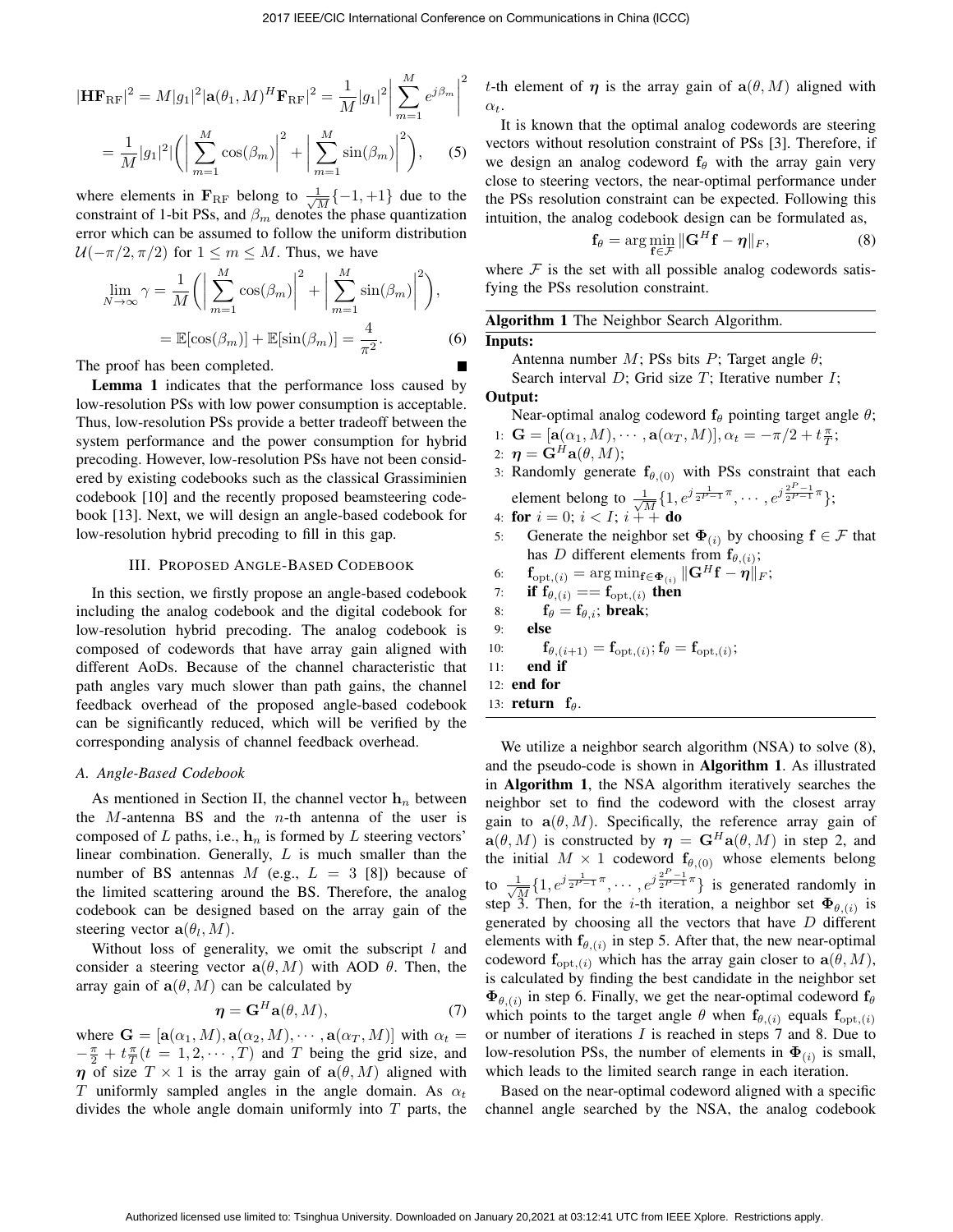can be designed to include codewords aligned with different channel angles. Specifically, the analog codebook of size  $2^{N_A}$ can be designed as  $\mathbf{C}_{\mathbf{F}_{\text{RF}}} = {\mathbf{f}_{1}, \mathbf{f}_{2}, \cdots, \mathbf{f}_{2^{N_{A}}}}$ . Codewords  $\mathbf{f}_{i}$ is searched by the NSA to enjoy the nearest array gain to angle  $\delta_i = -\frac{\pi}{2} + (i-1)\frac{\pi}{2^N A}$  for  $i = 1, 2, \cdots, 2^{N_A}$ . Considering these angles  $\delta$  s distribute uniformly in the angle domain the these angles  $\delta_i$ s distribute uniformly in the angle domain, the analog codebook can uniformly cover the whole angle domain  $\left(-\frac{\pi}{2}, \frac{\pi}{2}\right)$  with near-optimal array gains.<br>Ear the digital preceder we can re

For the digital precoder, we can recall that the channel matrix **H** is composed of two parts, i.e., the steering vectors decided by path angles and path gains. Considering the analog codebook  $C_{\mathbf{F}_{RF}}$  is designed to have near-optimal array gains aligned with different AoDs, the digital codebook  $C_{\mathbf{F}_{\text{BB}}}$  can be designed to reconstruct path gains, making the product of analog and digital precoders closer to the channel matrix **H**. Since the number of RF chains  $M_{\text{RF}}$ is usually much smaller than the antenna number  $M$  (e.g.,  $M_{\text{RF}} = 4, M = 64$ , the digital precoder  $\mathbf{F}_{\text{BB}}$  is a lowdimensional matrix. To reconstruct the randomly distributed low-dimensional path gains, the classical RVQ codebook can be adapted with an acceptable quantization accuracy [11]. Hence, the digital codebook  $C_{\mathbf{F}_{\text{BB}}}$  of size  $2^{N_D}$  can be designed as  $\mathbf{C_{F_{BB}}} = {\mathbf{D}_1, \mathbf{D}_2, \cdots, \mathbf{D}_{2^{N_D}}},$  where  $\mathbf{D}_i$  is an  $M_{\text{RF}} \times N$ matrix with all randomly distributed elements, and it satisfies the power constraint  $\|\mathbf{F}_{\text{RF}}\mathbf{F}_{\text{BB}}\|_F^2 = \rho$ .<br>From **Algorithm 1**, we can observe

From Algorithm 1, we can observe that the complexity of the NSA mainly comes from steps 2, 5 and 6. In step 2, we need to compute the array gain  $\eta$ . Thus, the complexity of this part is  $\mathcal{O}(M^2T)$ . In step 5, the neighbor set  $\Phi_{\theta,(i)}$  is constructed. Since we choose  $f \in \mathcal{F}$  that has  $D$  different elements from  $\mathbf{f}_{\theta,(i)}$ , the size of  $\mathbf{\Phi}_{\theta,(i)}$  is  $2^P \binom{M}{D}$ . In step<br>6, the codeword  $\mathbf{f}_{\theta,(i)}$  is selected through  $2^P \binom{M}{D}$  times 6, the codeword  $\mathbf{f}_{\text{opt},(i)}$  is selected through  $2^{\tilde{P}(M)}$  times<br>calculation of the array gain. Therefore, the complexity of calculation of the array gain. Therefore, the complexity of this part is  $\mathcal{O}(2^P M^2 T \binom{M}{D})$ . In summary, after *I* iterations, the total complexity of the NSA is  $\mathcal{O}(2^P IM^2T{M \choose D})$ .

#### *B. Channel Feedback Overhead Analysis*

Assuming the channel matrix **H** is known at the user, which can be realized by efficient channel estimation [9], [12], the analog precoder  $\mathbf{F}_{\text{RF}} = [\mathbf{f}_1^{\text{RF}}, \mathbf{f}_2^{\text{RF}} \cdots, \mathbf{f}_{k_{\text{RF}}}^{\text{RF}}]$ , which with  $M_{\text{RF}}$  analog codewords can be selected by  $M<sub>RF</sub>$  analog codewords can be selected by

$$
\mathbf{f}_1^{\rm RF} = \underset{\mathbf{f} \in \mathbf{C}_{\mathbf{F}_{\rm RF}}} {\arg \max} \|\mathbf{H}\mathbf{f}\|, \tag{9}
$$

$$
\mathbf{f}_{i}^{\mathrm{RF}} = \underset{\mathbf{f} \in \mathbf{C}_{\mathbf{F}_{\mathrm{RF}}}/\{\mathbf{f}_{1}^{\mathrm{RF}}, \cdots, \mathbf{f}_{i-1}^{\mathrm{RF}}\}}{\mathrm{arg\,max}} ||\mathbf{H}\mathbf{f}||, i = 2, 3, \cdots, M_{\mathrm{RF}}.\ (10)
$$

Then, the digital precoder can be chosen by maximizing the sum-rate  $R$  as

$$
\mathbf{F}_{\rm BB} = \underset{\mathbf{D} \in \mathbf{C}_{\mathbf{F}_{\rm BB}}}{\arg \max} R(\mathbf{F}_{\rm RF}, \mathbf{D}), \tag{11}
$$

where

$$
R(\mathbf{F}_{\rm RF}, \mathbf{D}) = \log_2(|\mathbf{I}_{\rm N} + \frac{\rho}{N\sigma^2} \mathbf{H} \mathbf{F}_{\rm RF} \mathbf{D} \mathbf{D}^H \mathbf{F}_{\rm RF}^H \mathbf{H}^H|).
$$
(12)

After the analog and digital codewords are picked out at the user, their indexes are fed back to the BS through the



Fig. 2. Array gain comparison: (a) steering vector; (b) 1-bit codeword; (c) 2-bit codeword.

uplink channel to directly carry out hybrid precoding. Due to the selection of  $M_{\text{RF}}$  analog codewords, the channel feedback overhead of the proposed angle-based codebook is  $M_{\text{RF}}N_A$ bits for analog precoder, and  $N_D$  bits for digital precoder. However, since the surrounding scatters around the BS do not frequently change their position, the path angles mainly decided by these scatters vary much slower than the path gains [18]. Hence, the angle coherence time, during which the AoDs can be regarded as unchanged, is much larger than the classical channel coherence time. Considering that the analog codewords are designed to have array gains very close to steering vectors defined by AoDs, the analog codewords selected in (10) will keep unchanged for a much longer time than the digital codeword. Therefore, the average channel feedback overhead is close to  $N_D$  bits which is much smaller than  $M_{\text{RF}}N_A + N_D$ .

## IV. SIMULATION RESULTS

Simulations are carried out to verify the performance of the proposed angle-based codebook. The key simulation parameters are set as: 1)  $(M, N, M_F, L) = (64, 2, 4, 3)$ ; 2) The AoAs and AoDs follow the uniform distribution  $\mathcal{U}(-\frac{\pi}{2}, \frac{\pi}{2})$ .<br>Fig. 2 illustrates the array gain realized by NSA.

Fig. 2 illustrates the array gain realized by NSA with 1 bit and 2-bit PSs compared with the benchmark. The NSA parameters are set as: target angle  $\theta = \pi/3$ , search interval  $D = 1$ , grid size  $T = 1000$ , iterative number  $I = 100$ . Fig. 2 (a) is the array gain of the ideal steering vector  $a(\pi/3, 64)$ which is the benchmark for comparison; Fig. 2 (b) and Fig. 2 (c) are the array gain of the codeword with 1-bit and 2-bit PSs, respectively. We can observe that the codeword obtained by NSA with 1-bit PSs has equal beam width and nearly 70% array gain compared to the ideal steering vector. Thus, the proposed angle-based codebook is able to produce narrow enough beam to distinguish different AoDs.